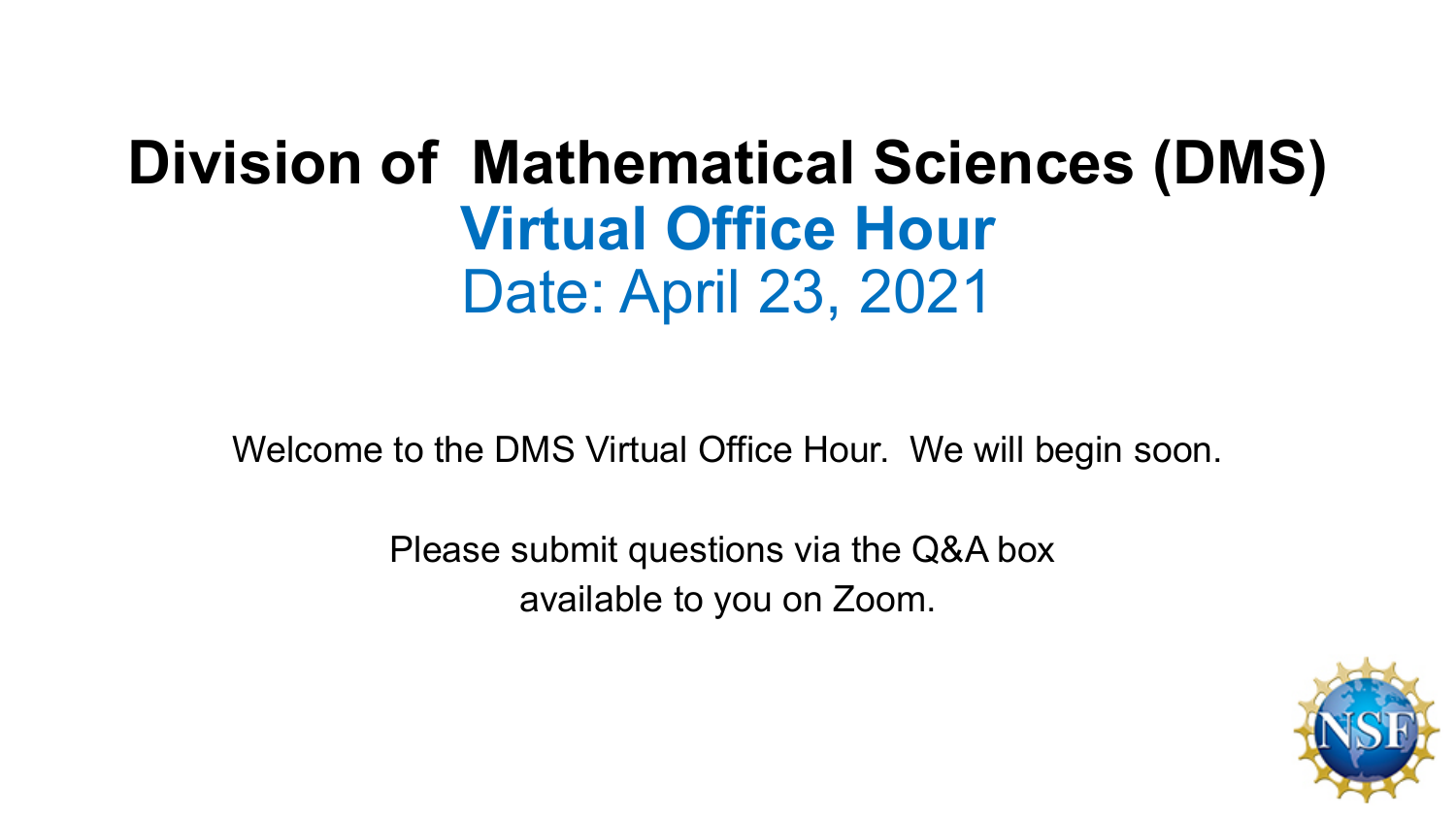# **Division of Mathematical Sciences (DMS) Welcome to our Virtual Office Hours!**

#### Program Directors in attendance today

- Juan C. Meza (Division Director)
- Yong Zeng, Malgo Peszynska, Andrew Pollington (CDS&E-MSS)
- Pawel Hitczenko, Tomek Bartoszynski (Probability)
- Swatee Naik, Michelle Manes, Pawel Hitczenko, Eun Heui Kim (RTG)
- Moderators: Chris Stark, Michelle Manes, Malgo Peszynska
- Special guest: Kathleen McCloud (LEAPS, Ascend)

#### **Subscribe to DMSNEWS:**

Send email to [listserv@listserv.nsf.gov](mailto:listserv@listserv.nsf.gov) In the body of the message, put the following command: subscribe dmsnews [your name]

#### **Suggest a topic for future VOH:**

Send email to [dms-voh@nsf.gov](mailto:dms-voh@nsf.gov)

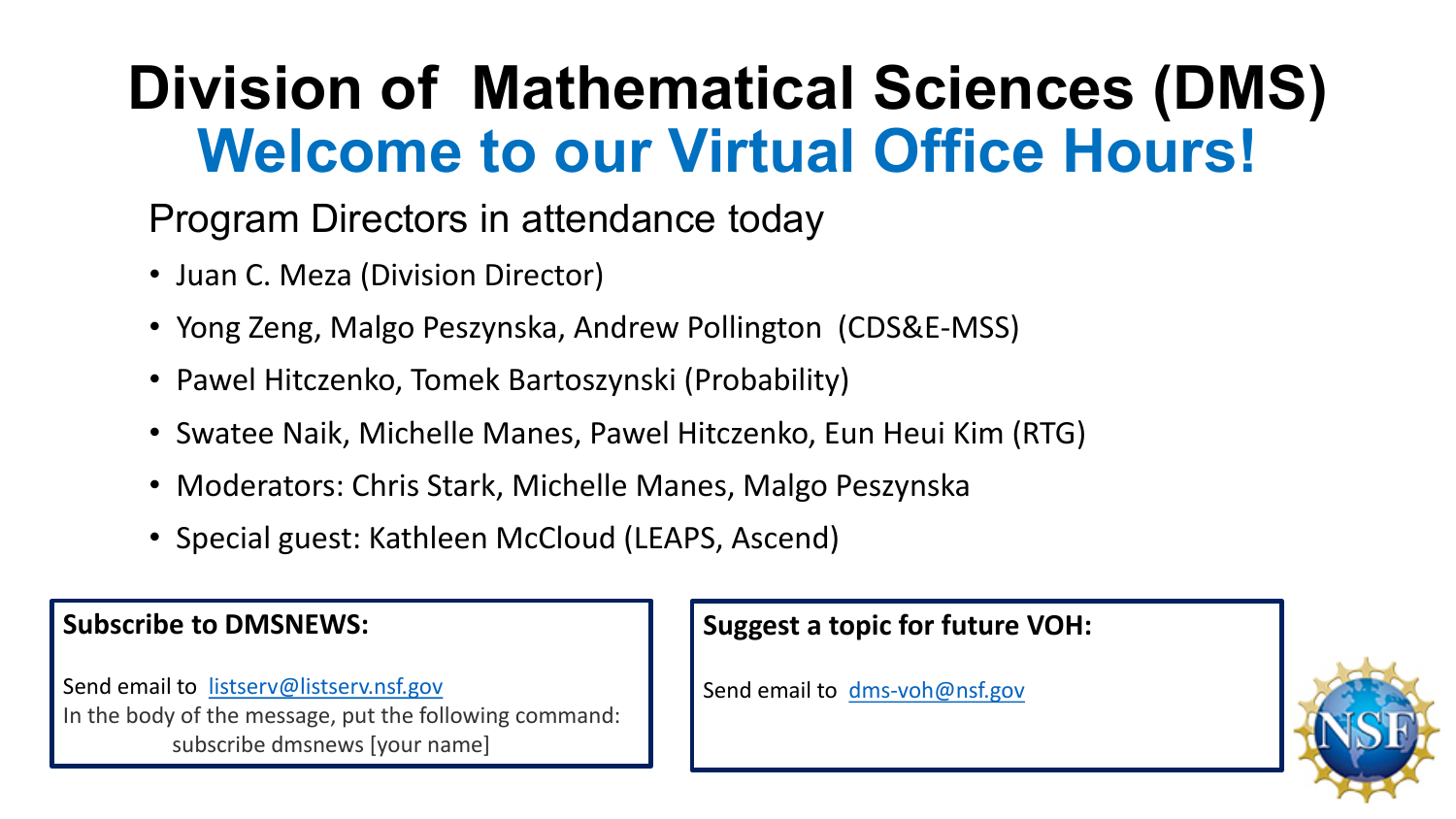# **Division of Mathematical Sciences (DMS) Questions during VOH:**

- Submit your questions via the Q&A box
	- Questions can be submitted anonymously.
	- We will focus on questions of interest to a wide audience.
	- For specific questions about a particular project, contact a cognizant Program Officer.
- For recently asked questions/copy of slides, see <https://www.nsf.gov/mps/dms/presentations.jsp>
- Next DMS Virtual Office Hour: Friday, May 14, 1PM EDT
	- Topics include: MSPRF and Ascend postdocs, LEAPS, Tips for writing a compelling proposal.
	- Questions can be submitted in advance on the registration form.

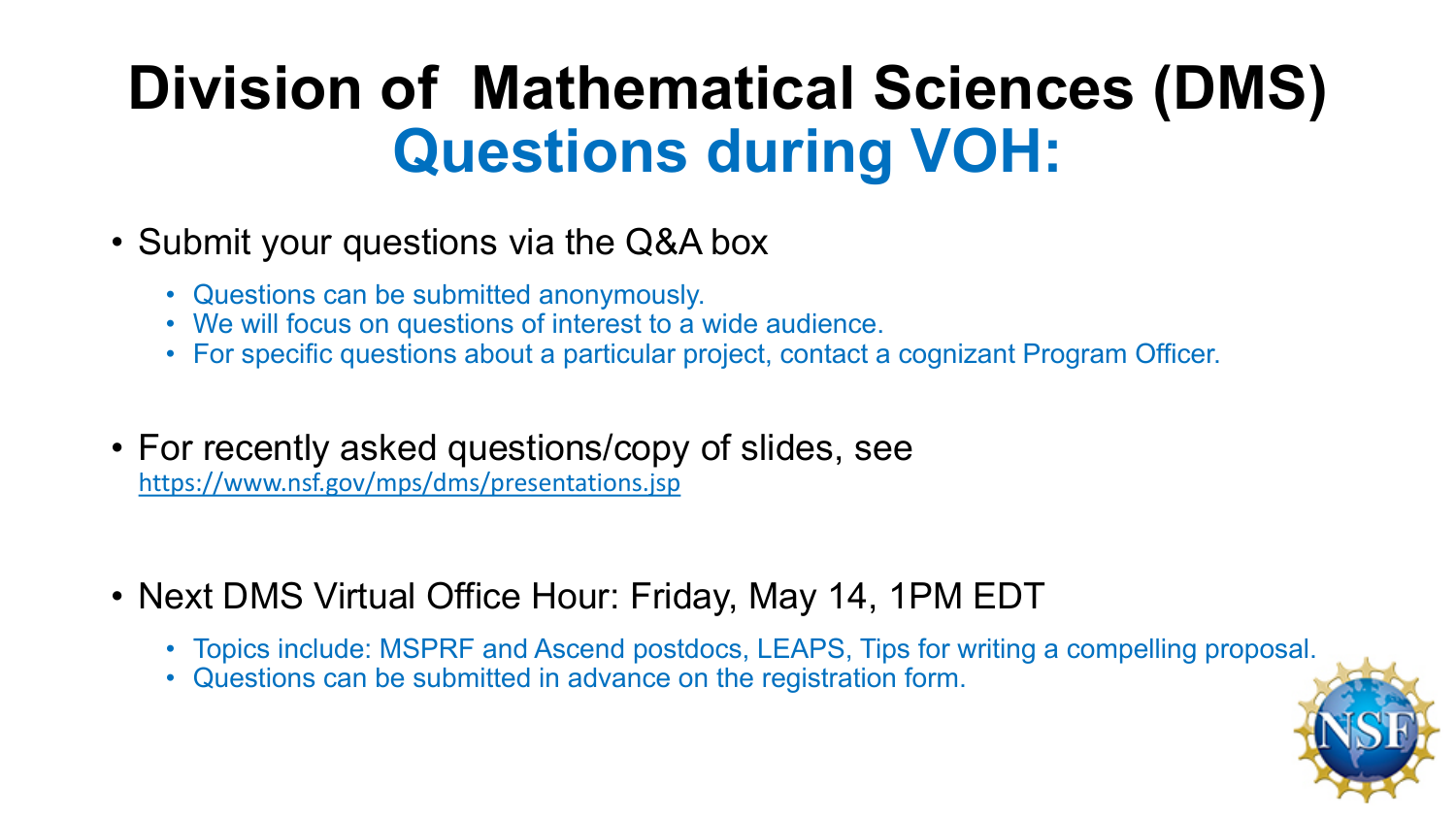# **Division of Mathematical Sciences (DMS) Virtual Office Hour Topics today:**

- Update from the Division Director.
- Computational and Data-Enabled Science and Engineering in [Mathematical and Statistical Sciences \(C](https://www.nsf.gov/funding/pgm_summ.jsp?pims_id=504687)DS&E-MSS).<br>[https://www.nsf.gov/funding/pgm\\_summ.jsp?pims\\_id=504687](https://www.nsf.gov/funding/pgm_summ.jsp?pims_id=504687)
- 

• Probability Program.<br>[https://www.nsf.gov/funding/pgm\\_summ.jsp?pims\\_id=5555](https://www.nsf.gov/funding/pgm_summ.jsp?pims_id=5555)

- Research Training Groups in the Mathematical Sciences (RTG).<br>[https://www.nsf.gov/funding/pgm\\_summ.jsp?pims\\_id=5732](https://www.nsf.gov/funding/pgm_summ.jsp?pims_id=5732)
- Q&A

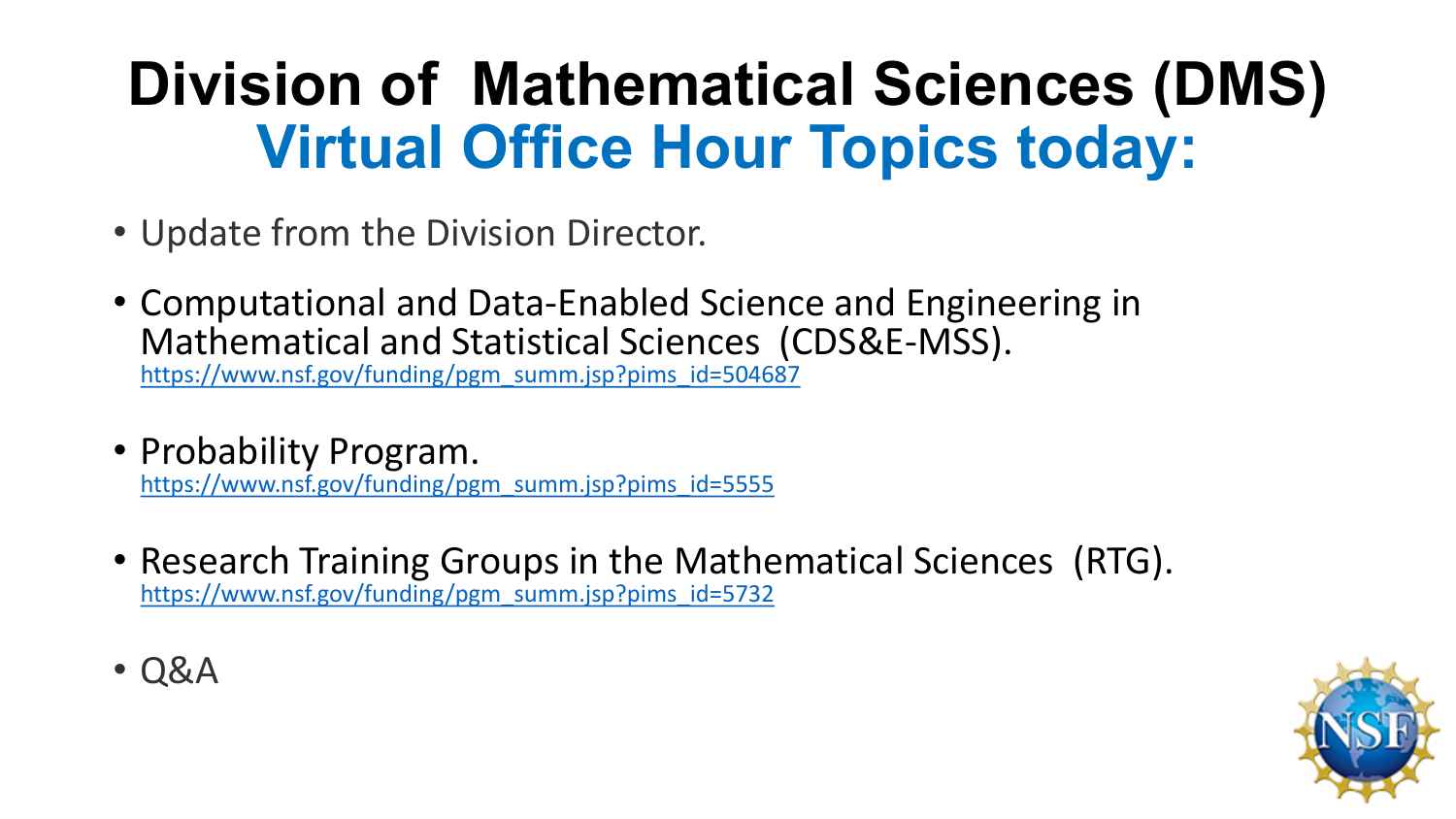# **Division of Mathematical Sciences (DMS) Opportunities and upcoming deadlines:**

- Funding opportunities <https://www.nsf.gov/funding/programs.jsp?org=DMS>
- Upcoming deadlines link

[https://www.nsf.gov/funding/pgm\\_list.jsp?ord=date&org=NSF&sel\\_org=DMS&status=1](https://www.nsf.gov/funding/pgm_list.jsp?ord=date&org=NSF&sel_org=DMS&status=1)

#### • Upcoming due dates

- NSF-CBMS Regional Research Conferences in the Mathematical Sciences: April 30
- Infrastructure : May 11
- SCALE MoDL: May 12
- RTG: June 1
- LEAPS-MPS: June 14
- MPS-Ascend: June 15

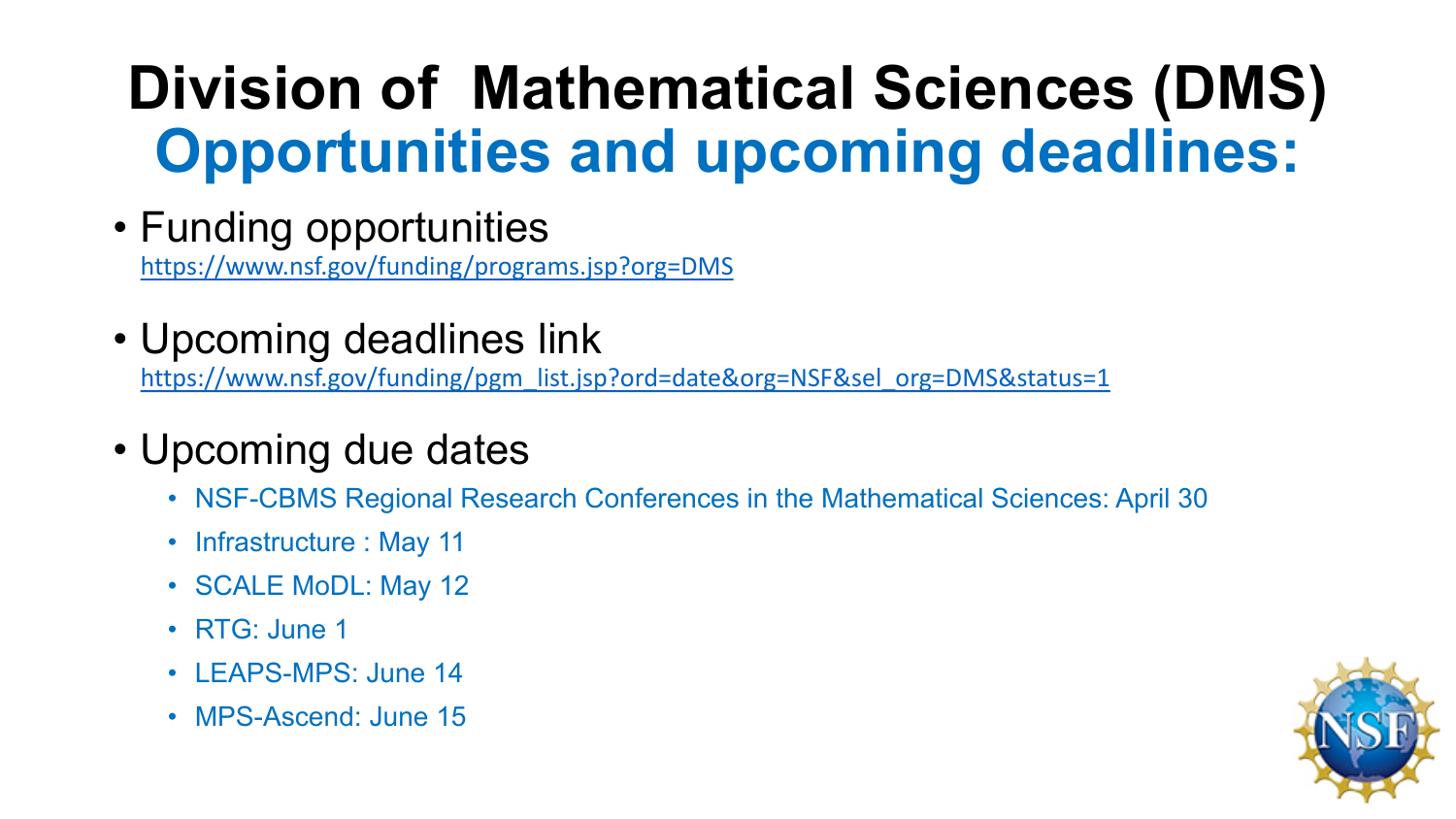### **DMS Division Director Update April 23, 2021**

- New funding opportunity: **MPS-Ascend postdoc** [https://www.nsf.gov/funding/pgm\\_summ.jsp?pims\\_id=505879](https://www.nsf.gov/funding/pgm_summ.jsp?pims_id=505879)
- New funding opportunity: **LEAPS-MPS research initiation grants** [https://www.nsf.gov/funding/pgm\\_summ.jsp?pims\\_id=505892](https://www.nsf.gov/funding/pgm_summ.jsp?pims_id=505892)
- Other DMS news

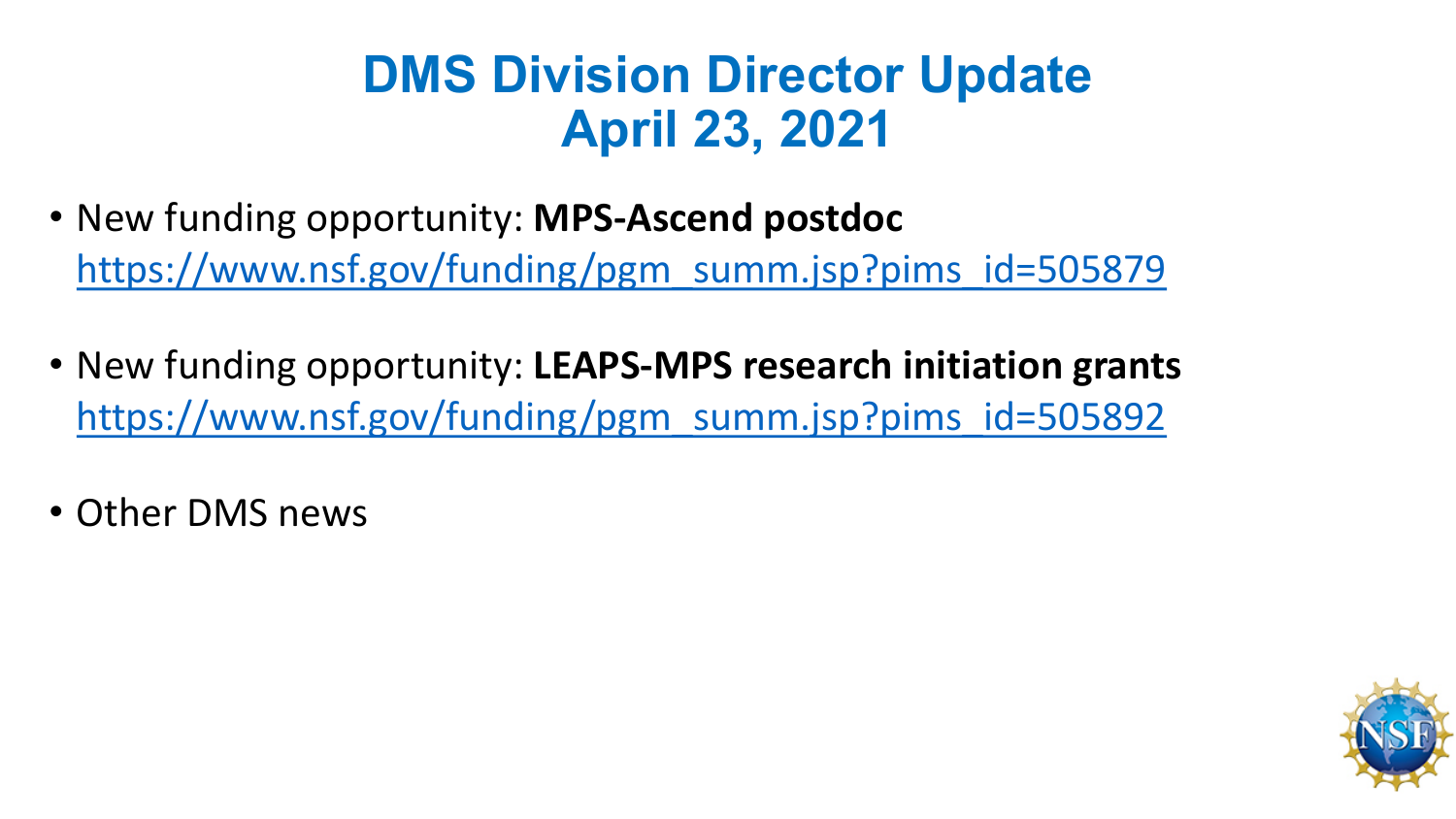#### **Computational and Data-Enabled Science and Engineering in Mathematical and Statistical Sciences (CDS&E-MSS)**

• **Website:** 

[https://www.nsf.gov/funding/pgm\\_summ.jsp?pims\\_id=504687&org=NSF](https://www.nsf.gov/funding/pgm_summ.jsp?pims_id=504687&org=NSF)

#### • **Program Officers for DMS:**

Yong Zeng (yzeng@nsf.gov) Malgorzata Peszynska (mpeszyns@nsf.gov) Andrew D. Pollington (adpollin@nsf.gov)

• **Submission Deadline:** September 15, 2021 **(Solicitation NSF 20-8069) Submission Window:** September 1 – September 15, 2021

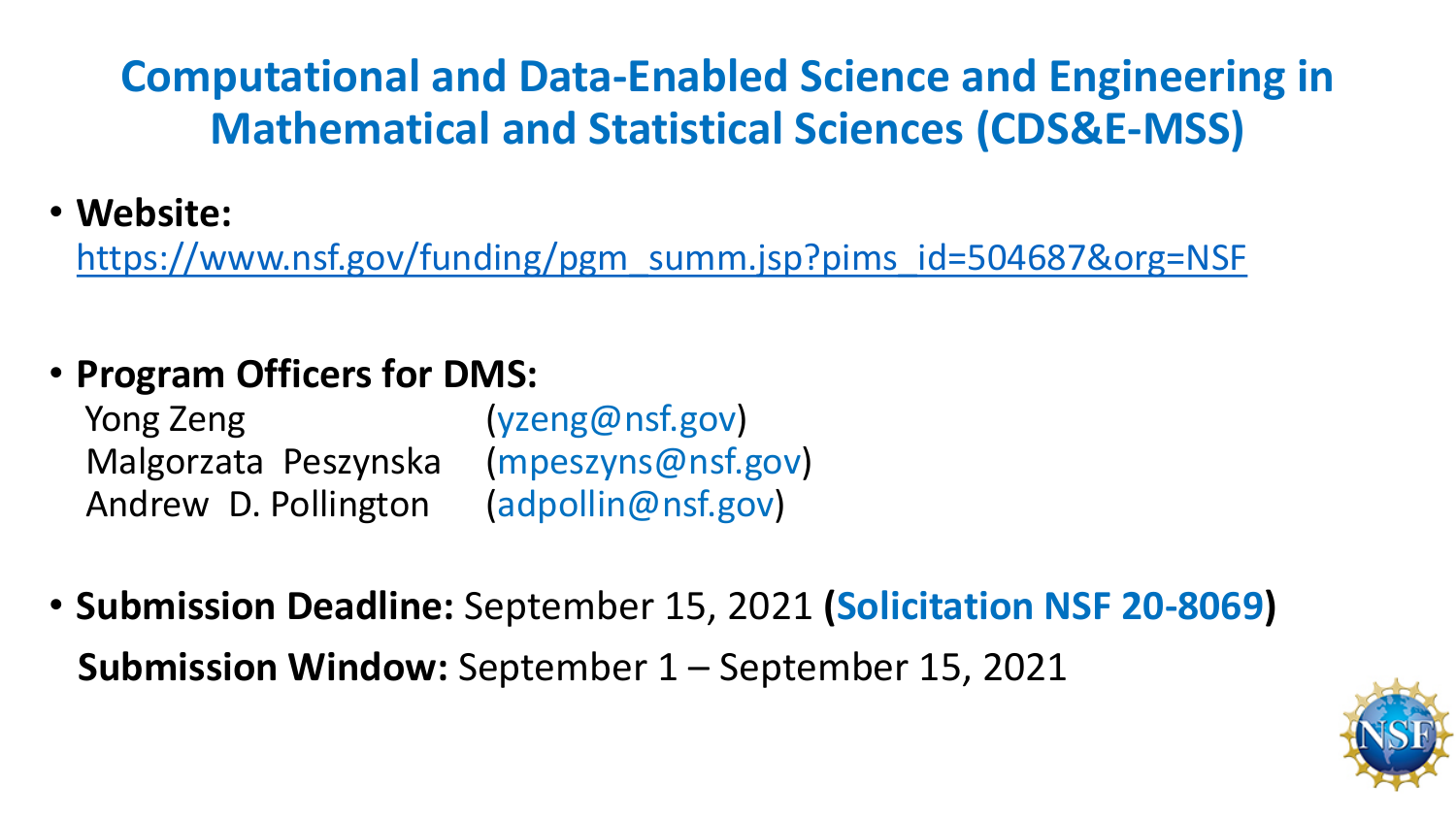## **Synopsis of CDS&E-MSS Solicitation**

- The program accepts proposals that engage with the mathematical and statistical **challenges** presented by
	- (1) the ever-expanding role of **computational experimentation, modeling, and simulation**
	- (2) the explosion in production and analysis of digital **data from experimental and observational sources**
- The **goal** of the program is to promote
	- the **creation and development** of the next generation of mathematical and statistical **software tools**
	- **the theory** underpinning those tools, that will be **essential for addressing these challenges**.
- The research supported by the program will **aim to advance mathematics or statistics in a significant way** and will **address computational or big-data challenges.**

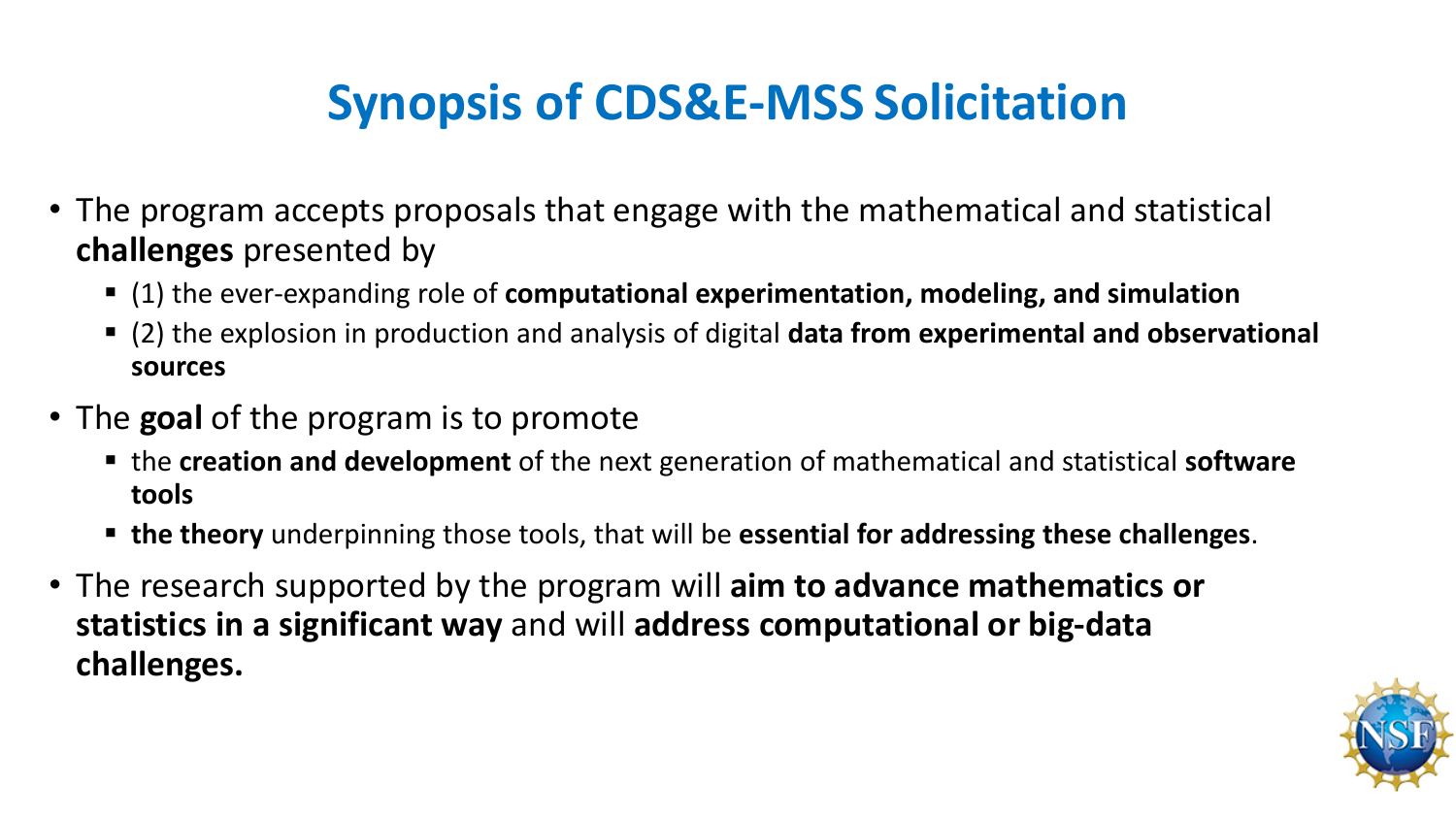## **Three Important Factors in CDS&E-MSS and Two Related Programs**

- Important factors:
	- one or more **challenges** involving **computation** or **data**
	- the creation and development of **software tools** (including database; especially, software designed to develop tools for mathematical research)
	- the **theory** that will be **essential for addressing these challenges** and **advance mathematics or statistics in a significant way**
- MUST INCLUDE a PI or co-PI who is a researcher in an area supported by DMS
- WELCOME submission that include **multidisciplinary collaborations** or provide **opportunities for training** through research involvement of junior DMS researchers
- For topics covered by the Program, see "**What Has Been Funded**" on the website
- [A part of foundation-wise CDS&E Program, and a related program on Cyberinfrastructure](https://www.nsf.gov/funding/pgm_summ.jsp?pims_id=505505) for Sustained Scientific Innovation (CSSI) for implementing existing methods into robust cyberinfrastructure.

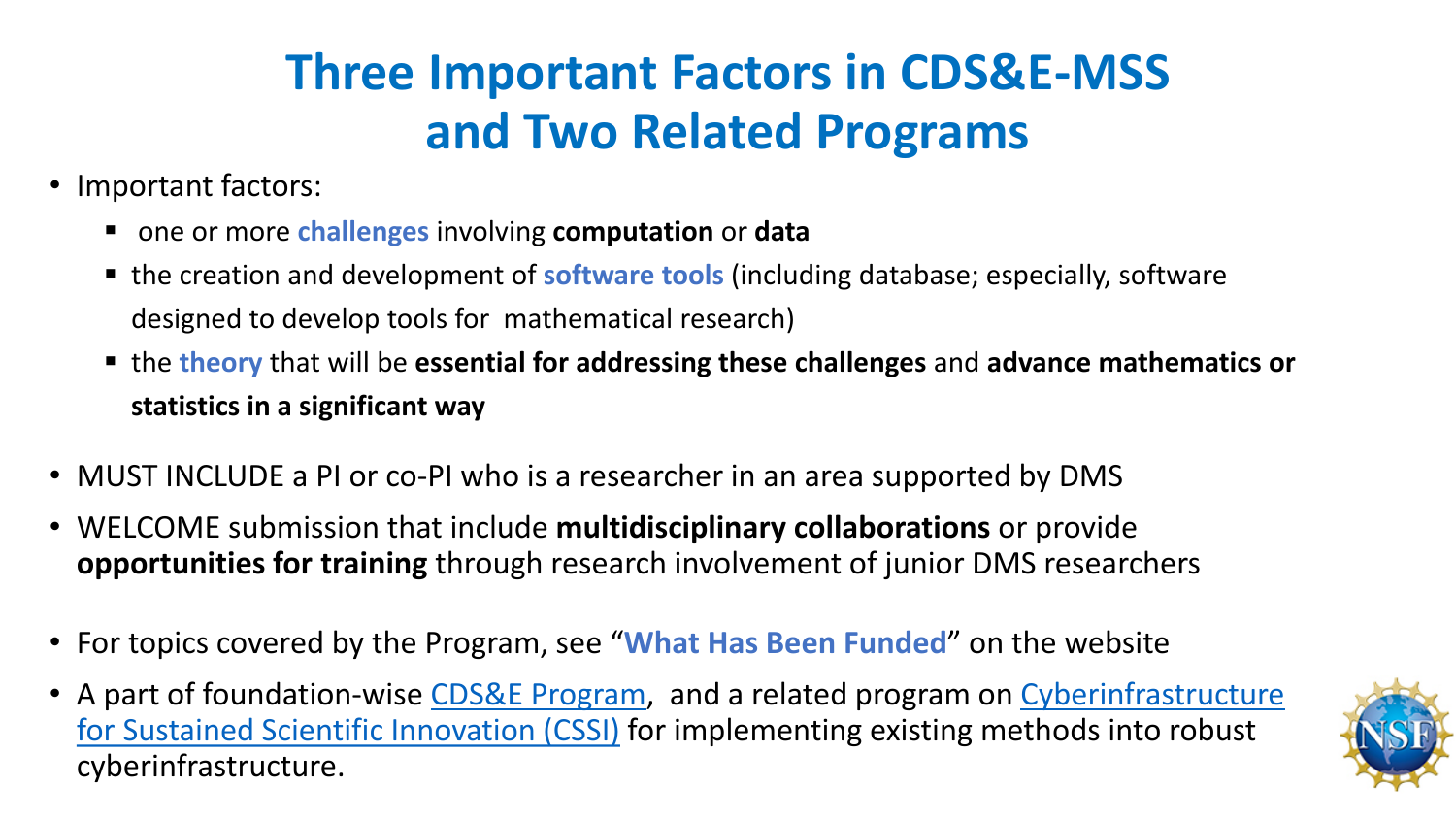### **PROBABILITY PROGRAM Overview**

• **Website:** 

**[https://www.nsf.gov/funding/pgm\\_summ.jsp?pims\\_id=5555](https://www.nsf.gov/funding/pgm_summ.jsp?pims_id=5555)**

• **Program Officers for DMS:** 

Tomek Bartoszynski (tbartosz@nsf.gov) Pawel Hitczenko (phitczen@nsf.gov)

• **Submission Window:** September 10-27, 2021 (NSF PD 18-1263), September 10-25 annually thereafter.

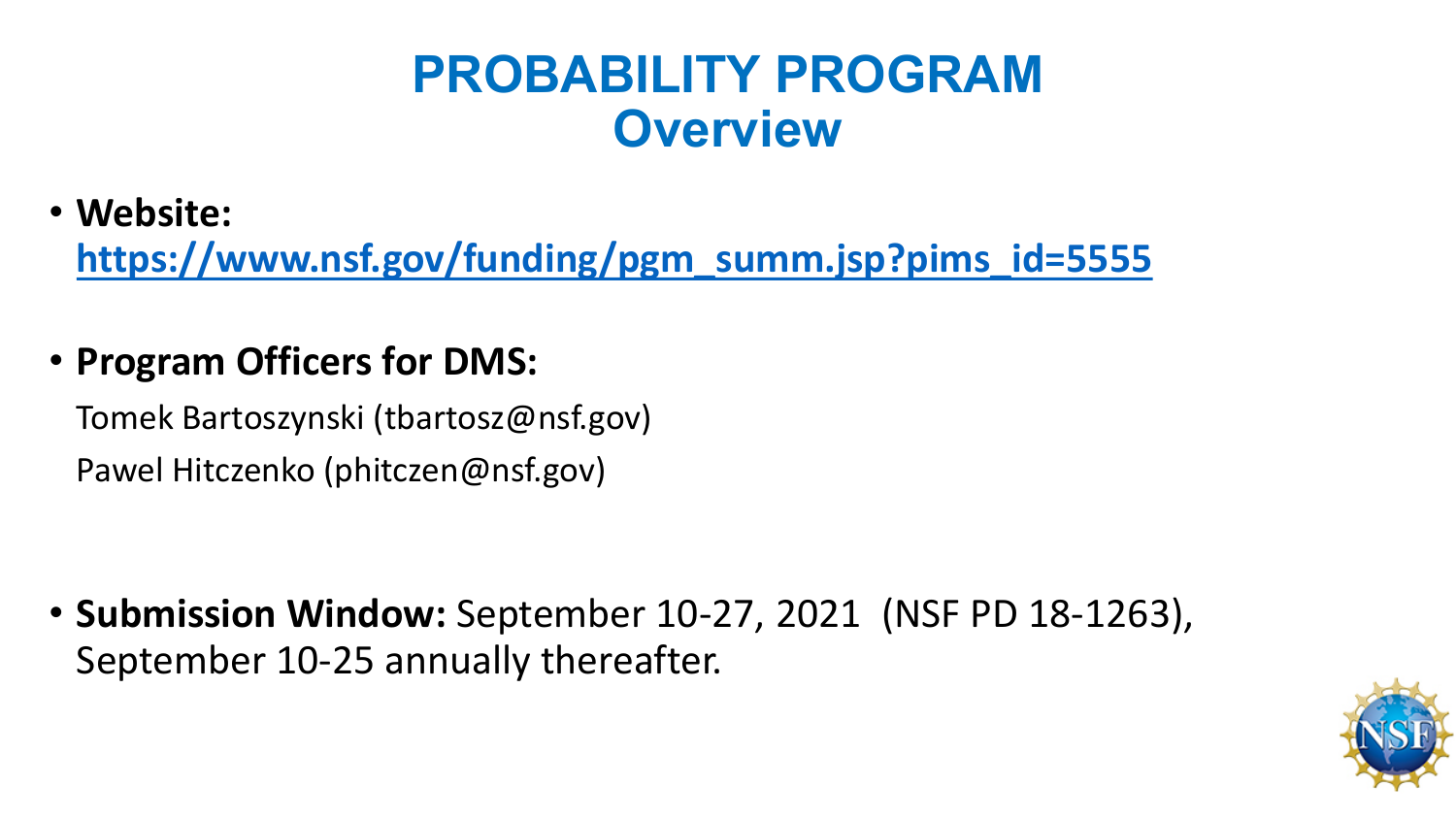### **PROBABILITY PROGRAM Program focus**

- **Key focus** is on regular proposals in theory and applications of probability and stochastic processes.
- It is important that the proposed research **contributes significantly to the development of probability theory**. Proposals whose goal is to apply existing results (or their minor variations) in probability to other areas are better suited for programs that support these areas.
- The program has a vested interest in the CAREER program, RTG program, FRG program, and regularly provides co-funding to proposals in other disciplines that have strong probabilistic component.

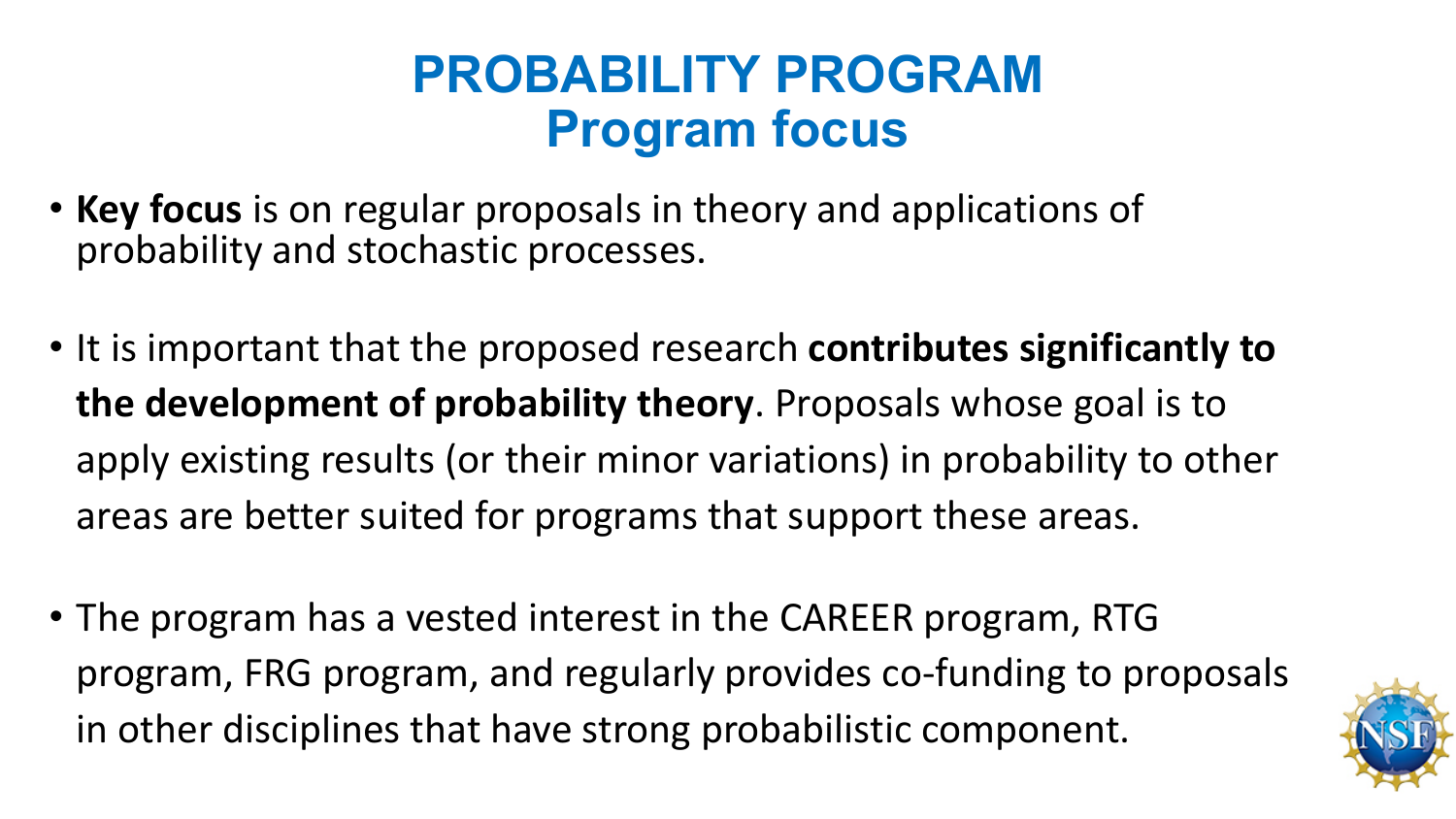### **PROBABILITY PROGRAM Program focus + current PIs**

• During non-COVID times the program reserves a significant budget for **conference and workshop support** (solicitation 21-541) in accordance with priorities set out in the document:

[https://www.nsf.gov/funding/pgm\\_summ.jsp?pims\\_id=11701](https://www.nsf.gov/funding/pgm_summ.jsp?pims_id=11701)

- For current PIs: the program operates under maximum flexibility due to COVID (no-cost extensions, re-budgeting requests,...)
- For current PIs: there is always an option to apply for supplements for REU students and/or graduate students. Please contact a Program Officer before submitting such supplement request.

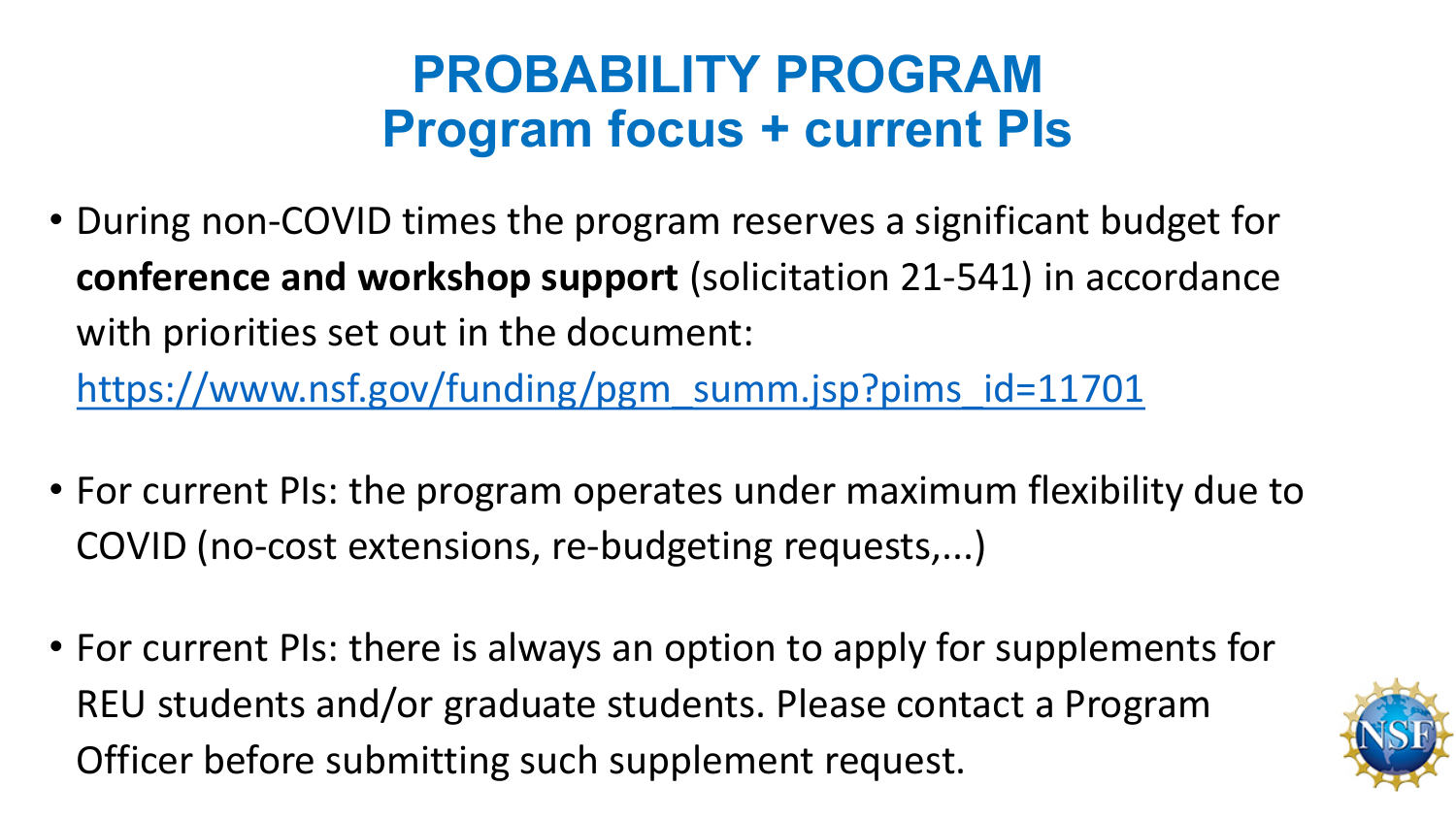### **Research Training Groups in the Mathematical Sciences (RTG)**

#### • **Website:**

[https://www.nsf.gov/funding/pgm\\_summ.jsp?pims\\_id=5732](https://www.nsf.gov/funding/pgm_summ.jsp?pims_id=5732)

#### • **Program Officers for DMS:**

Swatee Naik [\(snaik@nsf.gov](mailto:snaik@nsf.gov)) Pawel Hitczenko ([phitczen@nsf.gov](mailto:phitczen@nsf.gov)) Eun Heui Kim [\(eukim@nsf.gov\)](mailto:eukim@nsf.gov) Michelle Manes [\(mmanes@nsf.gov\)](mailto:mmanes@nsf.gov)

• **Submission Deadline:** June 1, 2021 (NSF 20-608) First Tuesday in June, annually thereafter

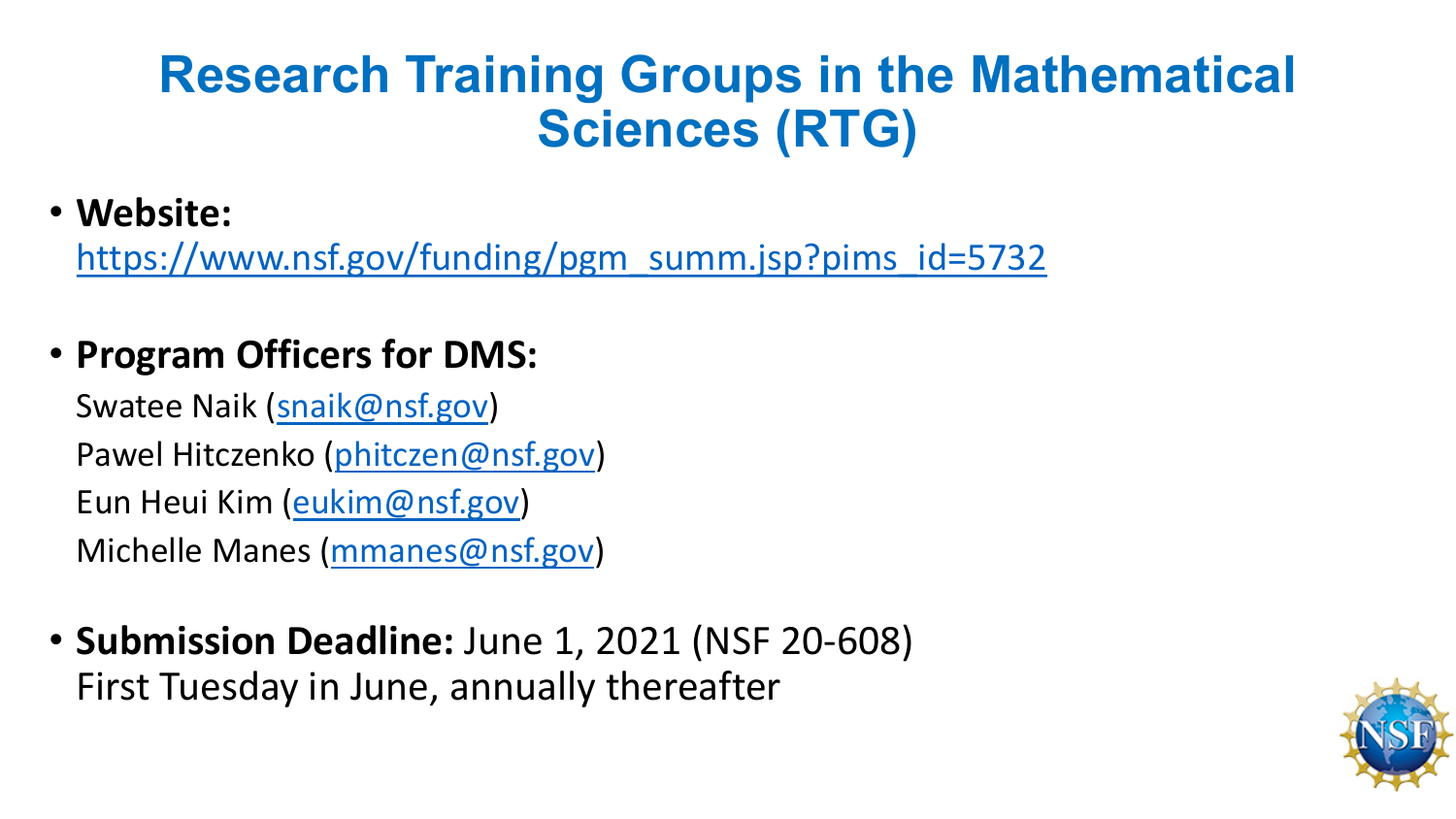### **Research Training Groups (RTG) Program Overview**

**Program goal:** increase the number of well-prepared U.S. citizens, nationals, and permanent residents who pursue careers in the mathematical sciences, be they in academia, government, or industry.

#### **Program highlights:**

- Three to Five-year awards, up to \$500K/year.
- Limited faculty salary.
- Travel, conference, consultant support.
- **Vertical integration**: undergraduate research, graduate traineeships, 3-yr post-doc positions. Funded trainees have citizenship requirements.
- Integration of research, education, professional development.
- Recruitment and retention, assessment.
- Post-RTG sustainability plan

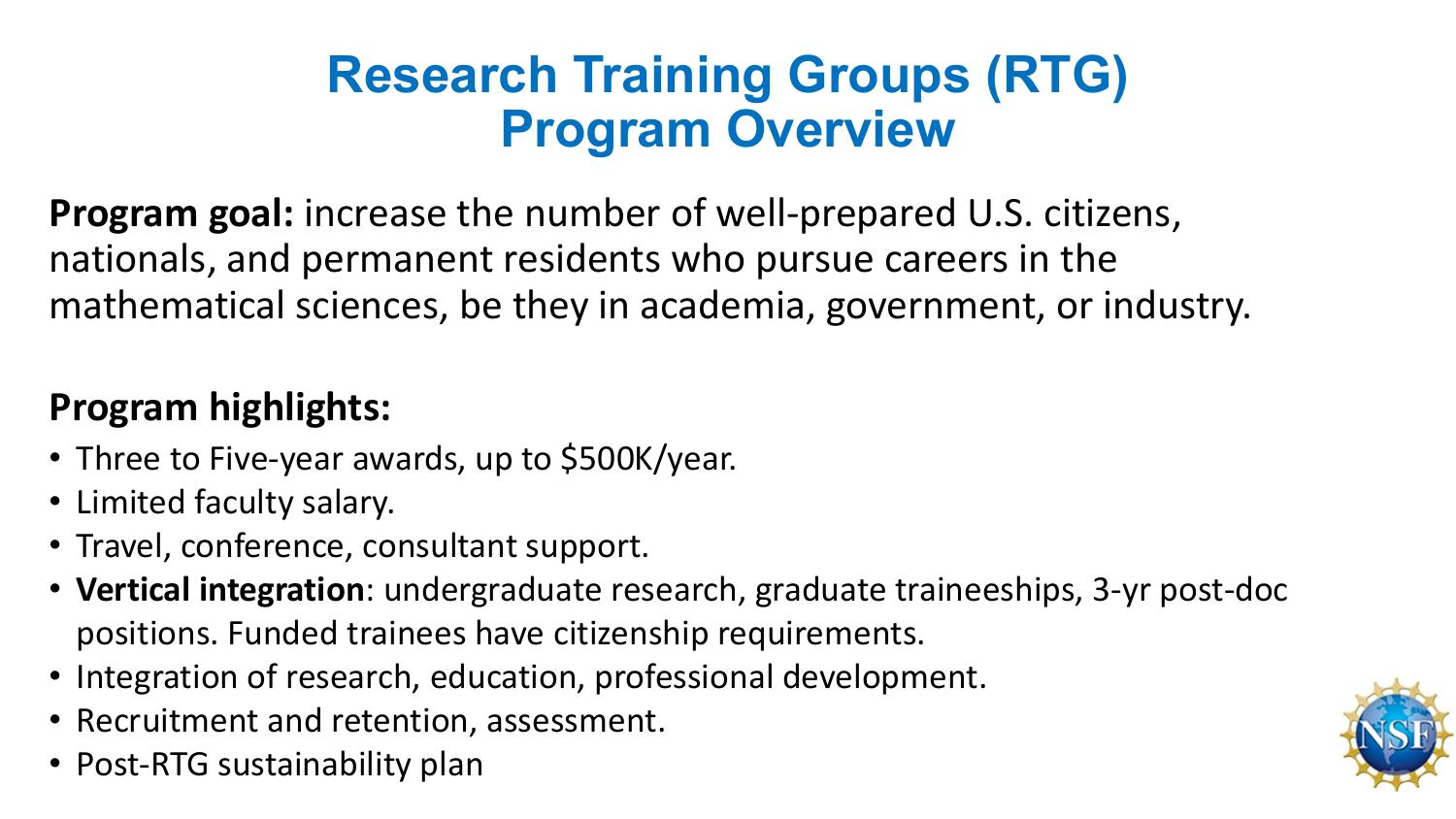### **Research Training Groups (RTG) New Solicitation**

**New solicitation:** 

**<https://www.nsf.gov/pubs/2020/nsf20608/nsf20608.htm>**

#### **Some changes:**

- Graduate students: professional training including teaching **or** industry **or** lab.
- Post-doc Ph.D. year requirement is relaxed.
- Clarifies that all PAPPG requirements hold.

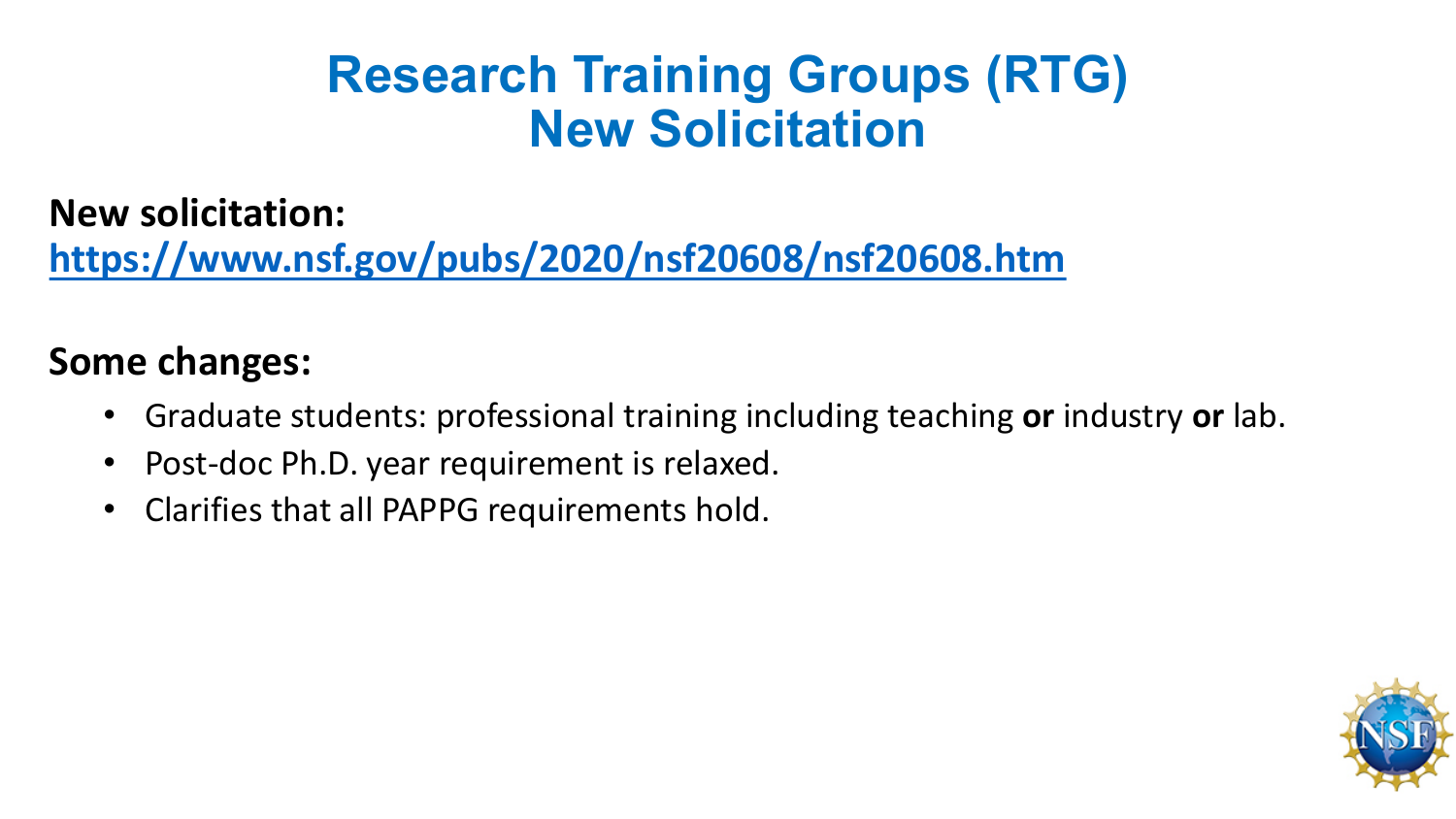### **Virtual Office Hour: Questions from registration**

- 1. General questions:
	- A. My colleague got an email about the availability of supplementary funding, but I did not. Can you clarify who is eligible, what is covered, and how to apply?
	- B. Will the LEAPS and Ascend programs continue beyond this year, or are they just a response to COVID?
- 2. CDS&E program:
	- A. What is the difference between the CDS&E-MSS program and the multi-division CDS&E solicitation?
	- B. What is the difference between CDS&E-MSS and Cyberinfrastructure for Sustained Scientific Innovation (CSSI)?
	- C. How much funding do CDS&E-MSS budgets tend to include for hardware or cloud access?
	- D. Is this an appropriate program for projects in experimental mathematics?
- 3. Probability program:
	- A. Where should a proposal in probabilistic combinatorics be submitted? How about statistical physics?
- 4. RTG program:
	- A. Why are there both 3-year and 5-year grants? Is one more common?
	- B. Should all PIs be mathematicians? Can early career faculty serve as PI?
	- C. Can an institution with a master's (but no Ph.D.) program apply?
	- D. Are RTG proposals reviewed by a panel? Who are the typical panelists?
	- E. What do reviewers look for in terms of "vertical integration"?